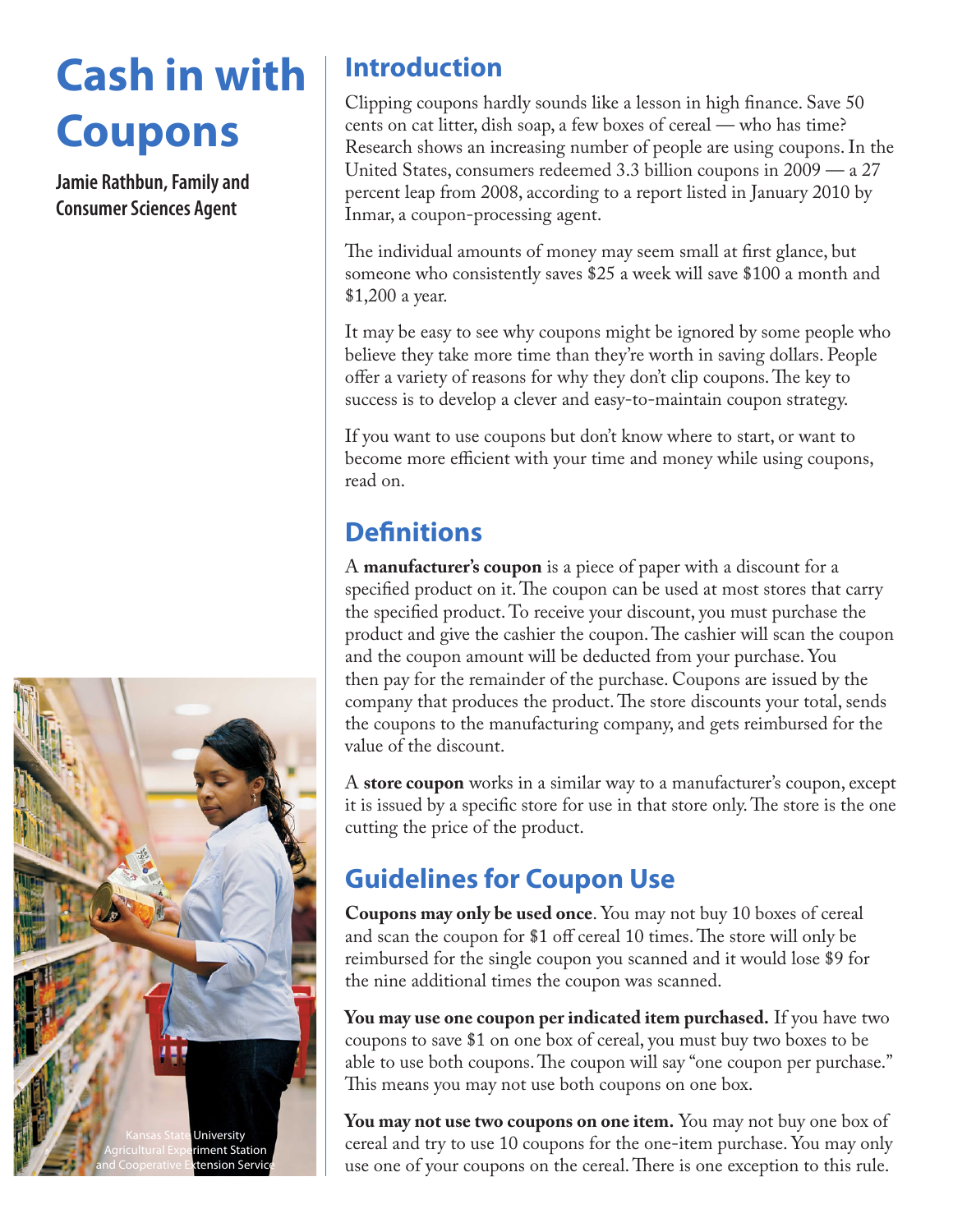Some stores will allow you to use one manufacturer and one store coupon per product. This is called coupon stacking. Check your store's coupon policy to see if it allows this.

**Coupons may not be copied.** Copying coupons is illegal. You can, however, obtain multiples of coupons in legal ways.

**Read the wording of the coupon and ignore the picture.** Manufacturers usually put a picture of their most expensive product on the coupon to make you think that is what you have to buy. If you actually read the terms of the coupon, it will usually say "save on any brand xyz product." That means you can buy even the least expensive product and still save with the coupon.

**You can use a coupon on an item that is on sale or clearance, too.**  Occasionally a store clerk will try to tell you otherwise, but it is usually cleared up with a chat with the manager or a call to the corporate office.

### **Maximizing the Value of Coupons**

As mentioned, many people don't bother to clip coupons for a variety of reasons. Most of these revolve around the belief that a 50-cent coupon doesn't make it worth the effort. And without a clever coupon strategy, it probably isn't. Here are a few simple rules to help you maximize the value of your coupons.

- **Forget brand loyalty.** You are looking for products, not brand names. If you find a coupon for a brand you like, that's great. But the best deals come when you let go of your fixation on a certain brand.
- **Clip only for products you need or use.** A good rule of thumb: If you have to think about clipping a particular coupon for more than a few seconds, pass on it.
- **Be on the lookout for pantry staples.** These diamond-in-the-rough coupons are more common than one might think. Quite often there are coupons for sour cream, butter, ketchup, mustard, chocolate chips, cooking spray and oil, rice, and aluminum foil.
- **Be on the lookout for personal products.** Coupons are fantastic for cosmetics and body care items (shampoo, toothpaste, etc.). You can consistently save 50 percent or more without much effort.
- **Take advantage of double- and triple-coupon days.** These are promotional days when the store will take your 50-cent coupon and double it to make it a savings of \$1. This type of coupon upgrade promotion is one that happens automatically at the registers. You do not have to do anything to take part in this promotion except present your coupons at the checkout. First, find out if your store offers this promotion. If it does, find out the maximum double/triple value. Many stores will only multiply up to a savings of \$1. That means they will double a 50-cent coupon to a \$1 savings, but a 75-cent coupon will net you the same \$1 savings.

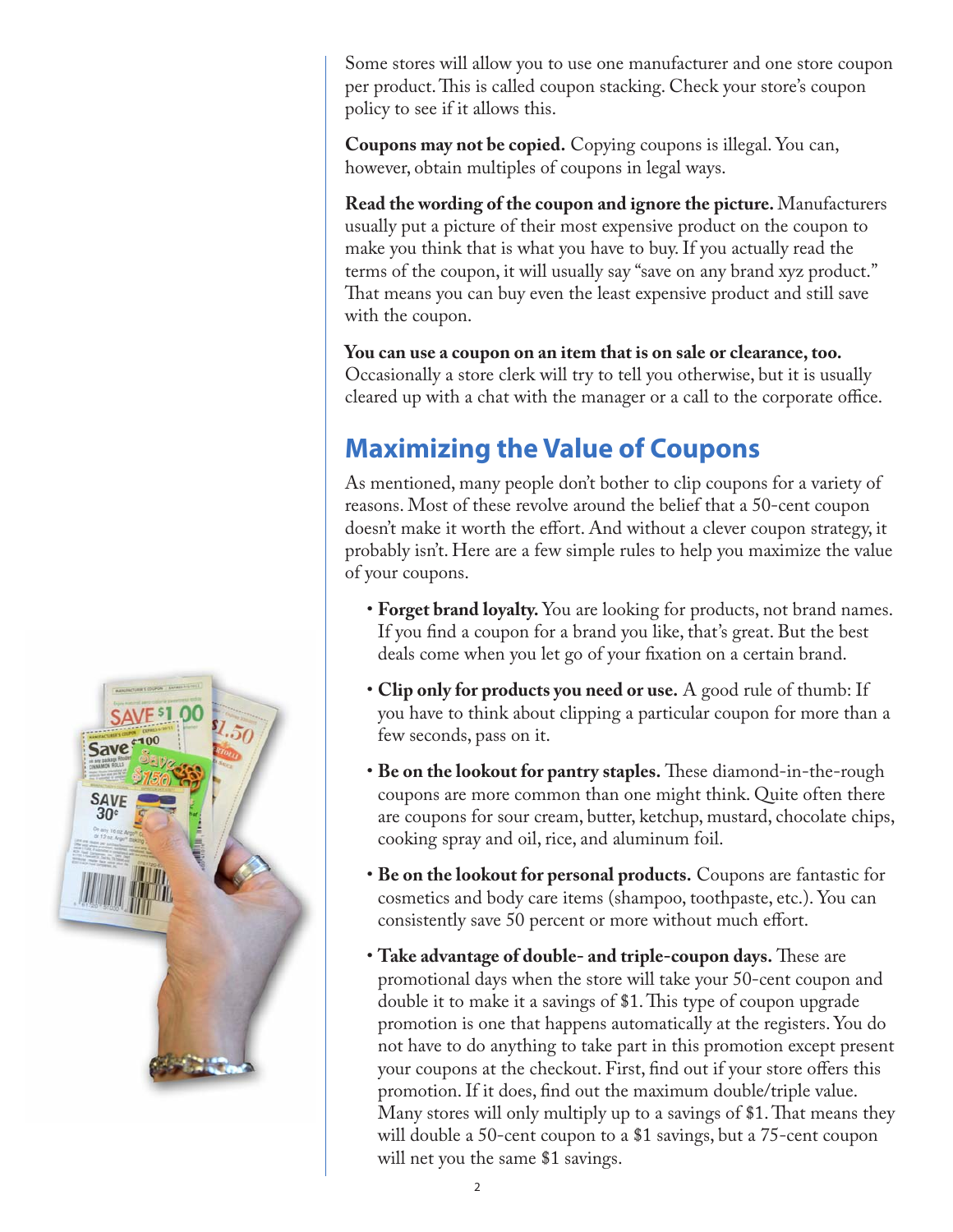### **Coupon Organization Systems**

If you are new to coupons, don't feel the need to create an elaborate system for organizing them. Start out small and keep it simple. The goal is to save money with your coupons and do what works for you, not to get hung up in the details. Here are a few basic ways to organize your coupons:

**Envelopes.** Clip coupons and put them all in an envelope or check file. But, after you've been couponing for a few weeks, you will probably need multiple envelopes or something bigger.

**Index Box or Small Accordion File.** Sort your coupons into general categories and use dividers to keep them separated. Examples of categories might be Baby, Paper Products, Cleaning Supplies, etc.

**Whole Insert.** File the entire newspaper insert by date in a large box or in file folders and use a coupon and sale match-up website to find the coupon you need. This way, you take only the coupons you plan to use to the store. But you might miss out on a great clearance sale or unadvertised deal by not having all of your coupons with you at the store.

**Coupon Binder.** Clip all your coupons and file them in the plastic sleeves of baseball card holders in a three-ring binder. You could also use a photo album. With this method you can carry your binder to the store and have all your coupons with you while you shop. Place the coupons you are planning to use in the pockets inside the binder before you go to the store.

**Coupon Box.** This method is similar to an index box only on a larger scale. Sort your coupons into more detailed categories (instead of just Baby, you would include Baby Diapers, Baby Food, Baby Wipes, etc.). This does require a bit of filing, but makes finding coupons much easier when you need them.

- **Make a list.** Don't go to the store without a list. Lists remind you what you came for and keep you from buying items you don't need.
- **Remember the No. 1 rule of couponing:** Wait for sales to use your coupons, to get the most from your coupon dollar. Sales alone can save you money. Coupons alone can save you money. But planning ahead to use both can be quite powerful. This can mean waiting a few weeks after clipping to use some coupons, but it may be worth it. Many "coupon items" do not hit their lowest sale price until a few weeks after the coupon comes out. Example: One-pound rolls of pork sausage usually cost \$3.29. These rolls will sometimes go on sale for "buy one, get one free." Then they become \$1.65 each — a good deal. Add a 55-cent-off-one coupon to this and they are now \$1.10 each — an even better deal. (Because you are buying two, you can use two coupons.) Shop at a store that doubles coupons (up to a \$1 savings) and each 1-pound roll of sausage now costs you 65 cents a fantastic deal! This is an 80 percent savings from the non-sale price.

### **Tips for Using Coupons for Sale Items**

- **Weekly ads.** Read the weekly store ads to see what is on sale and which stores have the best prices on the items you need. If you don't get weekly ads delivered to you, you can usually pick up a flyer at the store or view it on the store's website.
- **Coupon match-ups.** Even better than viewing the weekly ads yourself are many websites that will provide coupon match-ups to most stores. These sites will tell you the 1-pound rolls of pork sausage are on sale "buy one, get one free" and to use two pork sausage coupons from the January 1 newspaper.
- **Loyalty cards.** If your store offers a loyalty card, then make sure you sign up for one. Some stores only give the sale price to card holders and getting a loyalty card is free. Other stores allow you to go online and add coupons to your loyalty card. When your card is scanned at checkout, it applies the coupon discounts.
- **Ten for \$10 promotions.** You do not have to buy 10 items to get the \$1 price. Buy the quantity you need or can afford. This can be a great time to stock up on non-perishables if you have money in your budget to do so. The only exception is if the ad states you must buy a certain number of products.
- **Rainchecks.** If the store is out of the sale item, get a raincheck. Go to customer service and ask for a raincheck for the item you wanted. They will fill out a piece of paper, called a raincheck, with the item details, price, and number of items you want to buy. Then you come back another day (usually no more than 30 days) and buy that item at the sale price by giving the cashier the raincheck. You can still use coupons if you are using a raincheck. Be aware that some sale flyers will indicate "while supplies last" to avoid giving rainchecks, but some store managers may be able to honor your raincheck request.